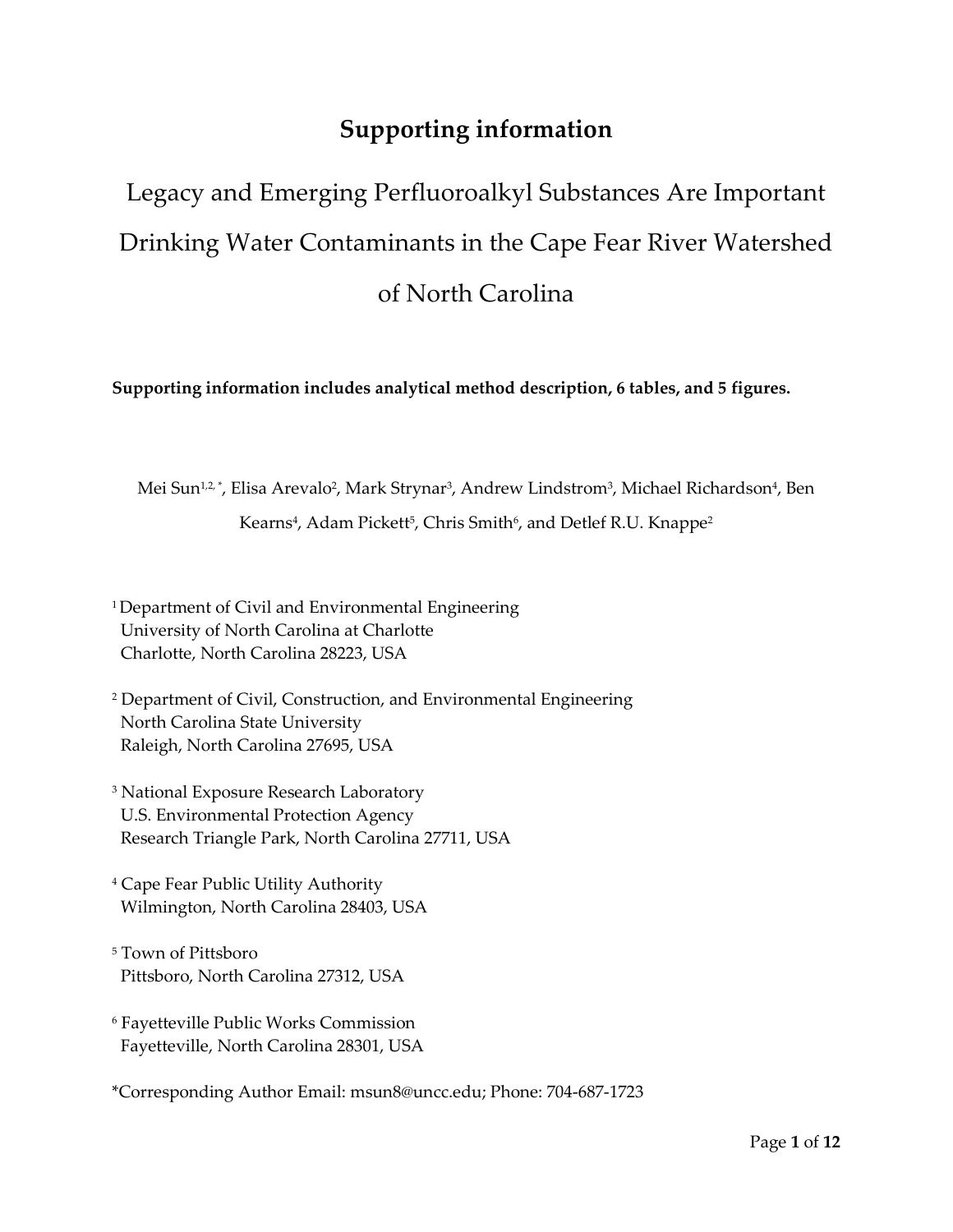**Analytical standards**: PFASs studied in this research are listed in Table S1. For legacy PFASs, native and isotopically labeled standards were purchased from Wellington Laboratories (Guelph, Ontario, Canada). Native PFPrOPrA was purchased from Thermo Fisher Scientific (Waltham, MA). No analytical standards were available for other PFECAs.

**PFAS quantification**: PFAS concentrations in samples from DWTPs and adsorption tests were determined by liquid chromatography tandem mass spectrometry (LC-MS/MS) using a largevolume (0.9 mL) direct injection method. An Agilent 1100 Series LC pump and PE Sciex API 3000 LC-MS/MS system equipped with a 4.6 mm x 50 mm HPLC column (Kinetex C18 5µm 100Å, Phenomenex Inc.) was used for PFAS analysis. The eluent gradient is shown in Table S4 in SI. All samples, calibration standards, and quality control samples were spiked with isotopically labeled internal standards, filtered through 0.45-µm glass microfiber syringe filters, and analyzed in duplicate. The MS transitions for PFAS analytes and internal standards are shown in Table S5 in SI. The quantitation limit (QL) was 25 ng/L for PFOS and perfluorodecanoic acid, and 10 ng/L for other legacy PFASs and PFPrOPrA. The QL was defined as the first point of the standard curve, for which the regression equation yielded a calculated value within ±30% error. For PFECAs without analytical standards, chromatographic peak areas are reported.

PFAS concentrations along the treatment train of DWTP C were analyzed using a Waters Acquity ultra performance liquid chromatograph interfaced with a Waters Quattro Premier XE triple quadrupole mass spectrometer (Waters, Milford, MA, USA) after solid phase extraction. Method details are described elsewhere.<sup>1</sup> The QL for all PFASs with analytical standards was 0.2 ng/L, and peak areas were recorded for PFECAs without standards.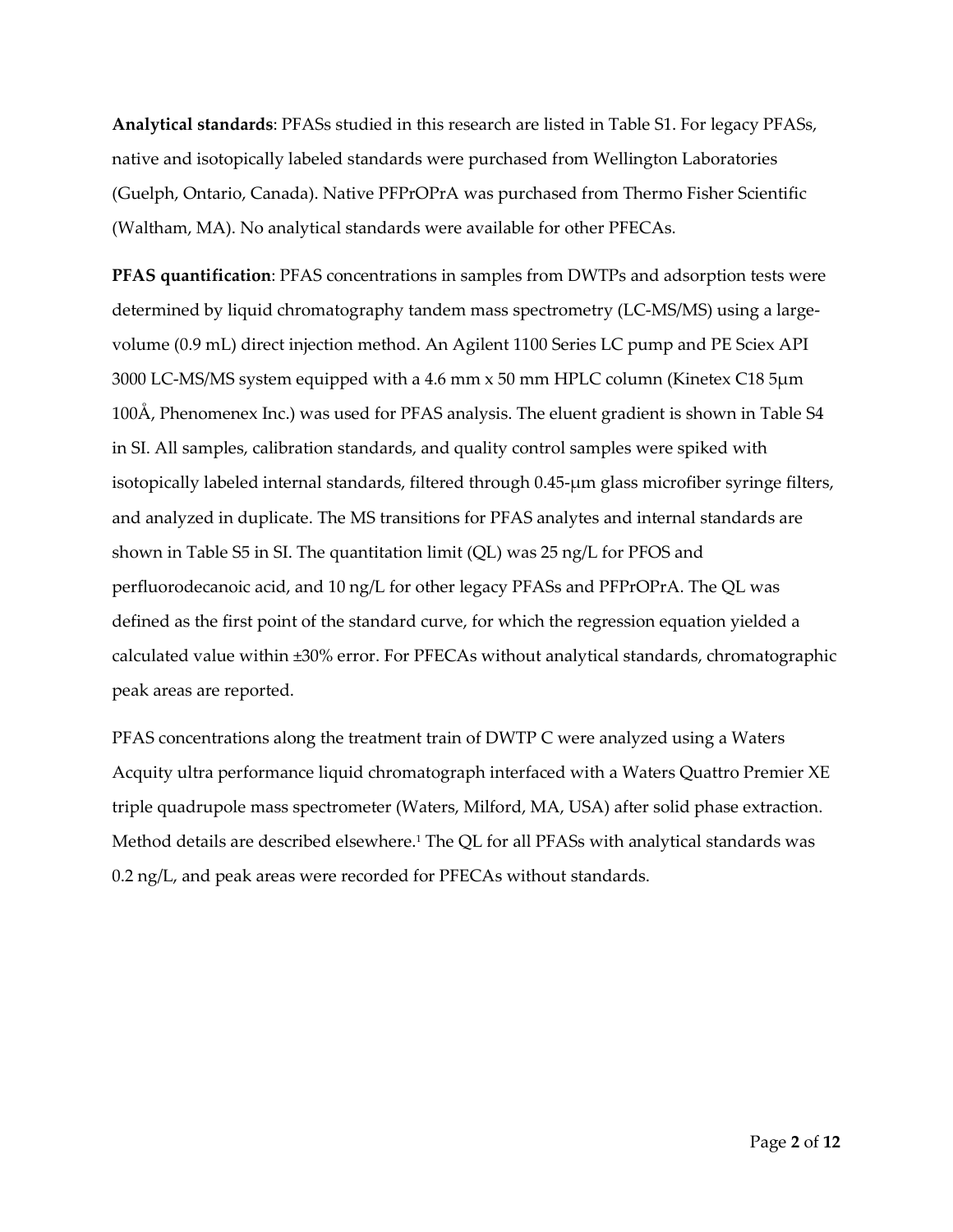| Compound                                                                             | Molecular<br>weight | Formula                                         | CAS#        | # of<br>perfluorinated | Chain length<br>(including all |  |  |  |  |  |
|--------------------------------------------------------------------------------------|---------------------|-------------------------------------------------|-------------|------------------------|--------------------------------|--|--|--|--|--|
|                                                                                      |                     |                                                 |             | carbons                | $C$ , O and S)                 |  |  |  |  |  |
| Perfluorocarboxylic acids (PFCAs)                                                    |                     |                                                 |             |                        |                                |  |  |  |  |  |
| Perfluorobutanoic acid (PFBA)                                                        | 214.0               | $C_4HF_7O_2$                                    | 375-22-4    | 3                      | $\overline{4}$                 |  |  |  |  |  |
| Perfluoropentanoic acid (PFPeA)                                                      | 264.0               | $C_5HF_9O_2$                                    | 2706-90-3   | $\overline{4}$         | 5                              |  |  |  |  |  |
| Perfluorohexanoic acid (PFHxA)                                                       | 314.1               | $C_6HF_{11}O_2$                                 | 307-24-4    | 5                      | 6                              |  |  |  |  |  |
| Perfluoroheptanoic acid (PFHpA)                                                      | 364.1               | $C7HF13O2$                                      | 375-85-9    | 6                      | 7                              |  |  |  |  |  |
| Perfluorooctanoic acid (PFOA)                                                        | 414.1               | $C_8HF_15O_2$                                   | 335-67-1    | $\overline{7}$         | 8                              |  |  |  |  |  |
| Perfluorononanoic acid (PFNA)                                                        | 464.1               | $C_9HF_{17}O_2$                                 | 375-95-1    | $\,8\,$                | 9                              |  |  |  |  |  |
| Perfluorodecanoic acid (PFDA)                                                        | 514.1               | $C_{10}HF_19O_2$                                | 335-76-2    | 9                      | 10                             |  |  |  |  |  |
|                                                                                      |                     | Perfluorosulfonic acids (PFSAs)                 |             |                        |                                |  |  |  |  |  |
| Perfluorobutane sulfonic acid (PFBS)                                                 | 300.1               | C <sub>4</sub> HF <sub>9</sub> SO <sub>3</sub>  | 375-73-5    | $\overline{4}$         | $\overline{5}$                 |  |  |  |  |  |
| Perfluorohexane sulfonic acid (PFHxS)                                                | 400.1               | C <sub>6</sub> HF <sub>13</sub> SO <sub>3</sub> | 355-46-4    | 6                      | 7                              |  |  |  |  |  |
| Perfluorooctane sulfonic acid (PFOS)                                                 | 500.1               | $C_8HF_{17}SO_3$                                | 1763-23-1   | 8                      | 9                              |  |  |  |  |  |
| Perfluoroalkyl ether carboxylic acids with one ether group (mono-ether PFECAs)       |                     |                                                 |             |                        |                                |  |  |  |  |  |
| Perfluoro-2-methoxyacetic acid (PFMOAA)                                              | 180.0               | $C3HF5O3$                                       | 674-13-5    | $\overline{2}$         | $\overline{4}$                 |  |  |  |  |  |
| Perfluoro-3-methoxypropanoic acid (PFMOPrA)                                          | 230.0               | $C_4HF_7O_3$                                    | 377-73-1    | 3                      | $\overline{5}$                 |  |  |  |  |  |
| Perfluoro-4-methoxybutanoic acid (PFMOBA)                                            | 280.0               | $C_5HF_9O_3$                                    | 863090-89-5 | $\overline{4}$         | 6                              |  |  |  |  |  |
| Perfluoro-2-propoxypropanoic acid (PFPrOPrA)                                         | 330.1               | $C_6HF_{11}O_3$                                 | 13252-13-6  | 5                      | 7                              |  |  |  |  |  |
| Perfluoroalkyl ether carboxylic acids with multiple ether group (multi-ether PFECAs) |                     |                                                 |             |                        |                                |  |  |  |  |  |
| Perfluoro(3,5-dioxahexanoic) acid (PFO2HxA)                                          | 246.0               | $C_4HF_7O_4$                                    | 39492-88-1  | $\overline{3}$         | 6                              |  |  |  |  |  |
| Perfluoro(3,5,7-trioxaoctanoic) acid (PFO3OA)                                        | 312.0               | C <sub>5</sub> HF <sub>9</sub> O <sub>5</sub>   | 39492-89-2  | $\overline{4}$         | 8                              |  |  |  |  |  |
| Perfluoro(3,5,7,9-tetraoxadecanoic) acid (PFO4DA)                                    | 378.1               | $C_6HF_{11}O_6$                                 | 39492-90-5  | 5                      | $10\,$                         |  |  |  |  |  |

## Table S1. Perfluoroalkyl substances (PFASs) detected in the Cape Fear River (CFR) watershed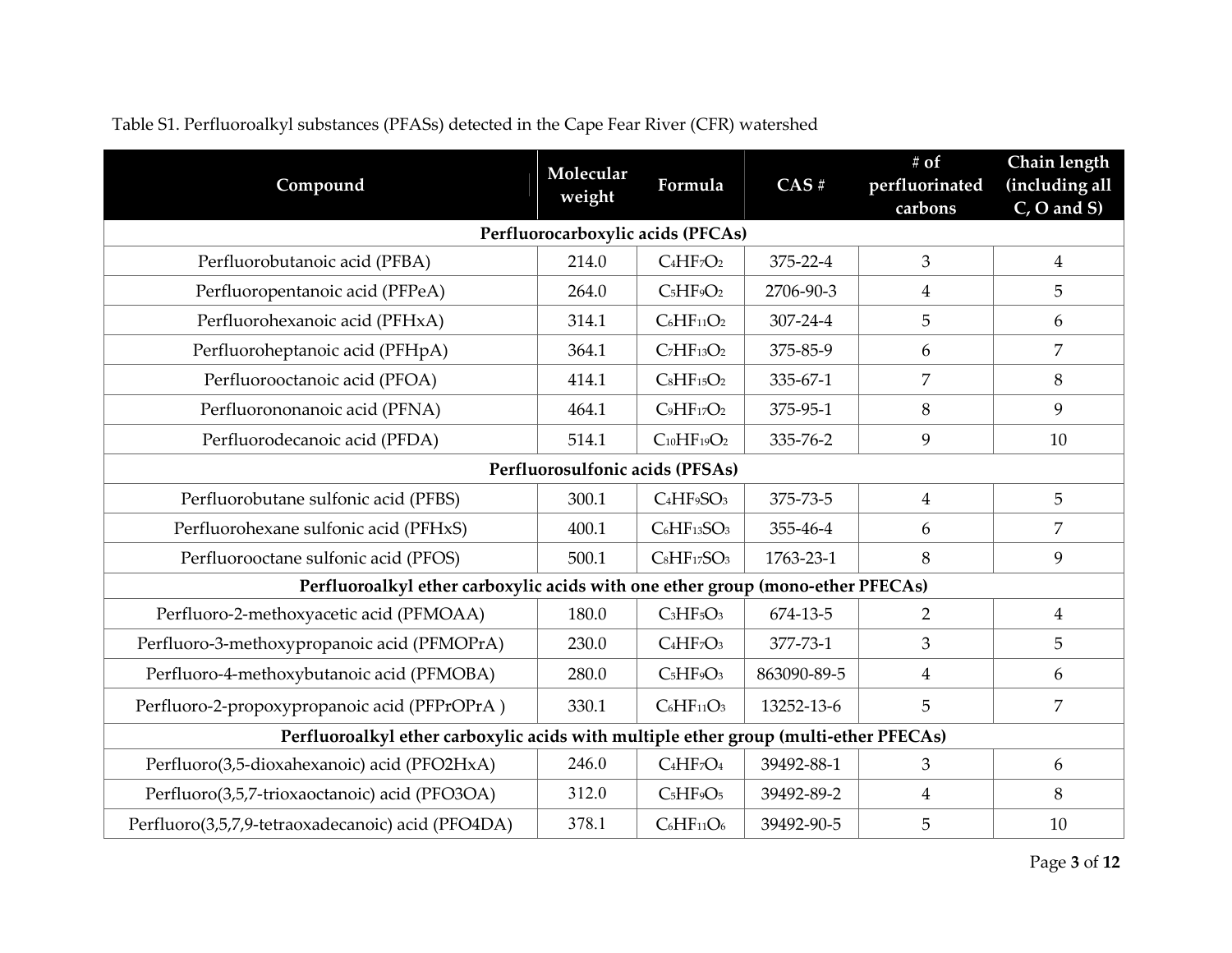| Parameter                                                        | Value                                                                            |
|------------------------------------------------------------------|----------------------------------------------------------------------------------|
| Raw water ozone dose                                             | $3.1 \text{ mg/L}$                                                               |
| Raw water total organic carbon concentration                     | $6.0 \,\mathrm{mg/L}$                                                            |
| Aluminum sulfate coagulant dose                                  | $43 \text{ mg/L}$                                                                |
| Coagulation pH                                                   | 5.70                                                                             |
| Settled water ozone dose                                         | $1.3 \text{ mg/L}$                                                               |
| Settled water total organic carbon concentration                 | $1.90$ mg/L                                                                      |
| Empty bed contact time in<br>biological activated carbon filters | 9.4 minutes for granular activated<br>carbon layer<br>2.3 minutes for sand layer |
| Medium pressure UV dose                                          | $25 \text{ mJ/cm}^2$                                                             |
| Free chlorine dose                                               | 1.26 mg/L as $Cl2$                                                               |
| Free chlorine contact time                                       | 17.2 hours                                                                       |

Table S2. Operational conditions of DWTP C on sampling day (August 18, 2014)

Table S3. Water quality characteristics of surface water used in adsorption tests

| Non-purgeable | Ultraviolet absorbance<br>organic carbon (mg/L) at a wavelength of 254 nm | pH   | Alkalinity<br>$(mg/L \text{ as } CaCO3)$ | Conductivity<br>$(\mu S/cm)$ |
|---------------|---------------------------------------------------------------------------|------|------------------------------------------|------------------------------|
| 9.036         | 1.399                                                                     | 7.53 |                                          | 133.5                        |

### Table S4. LC gradient method for PFAS analysis

| Time (min)  | Mobile Phase $A\%$ (v/v) | <b>Mobile Phase B%</b><br>$\sim$ $\sim$ | Flow Rate (mL/min) |
|-------------|--------------------------|-----------------------------------------|--------------------|
| $0 - 2$     |                          |                                         |                    |
| $2 - 5$     | 95                       |                                         | 0.9                |
| $5 - 10$    | $95 \rightarrow 10$      | $5 \rightarrow 90$                      | 0.9                |
| $10 - 10.1$ |                          | 90                                      | 0.9                |
| $10.1 - 14$ | $10 \rightarrow 95$      | $40 \rightarrow h$                      |                    |

Mobile phase A: 2 mM ammonium acetate in ultrapure water with 5% methanol

Mobile phase B: 2 mM ammonium acetate in acetonitrile with 5% ultrapure water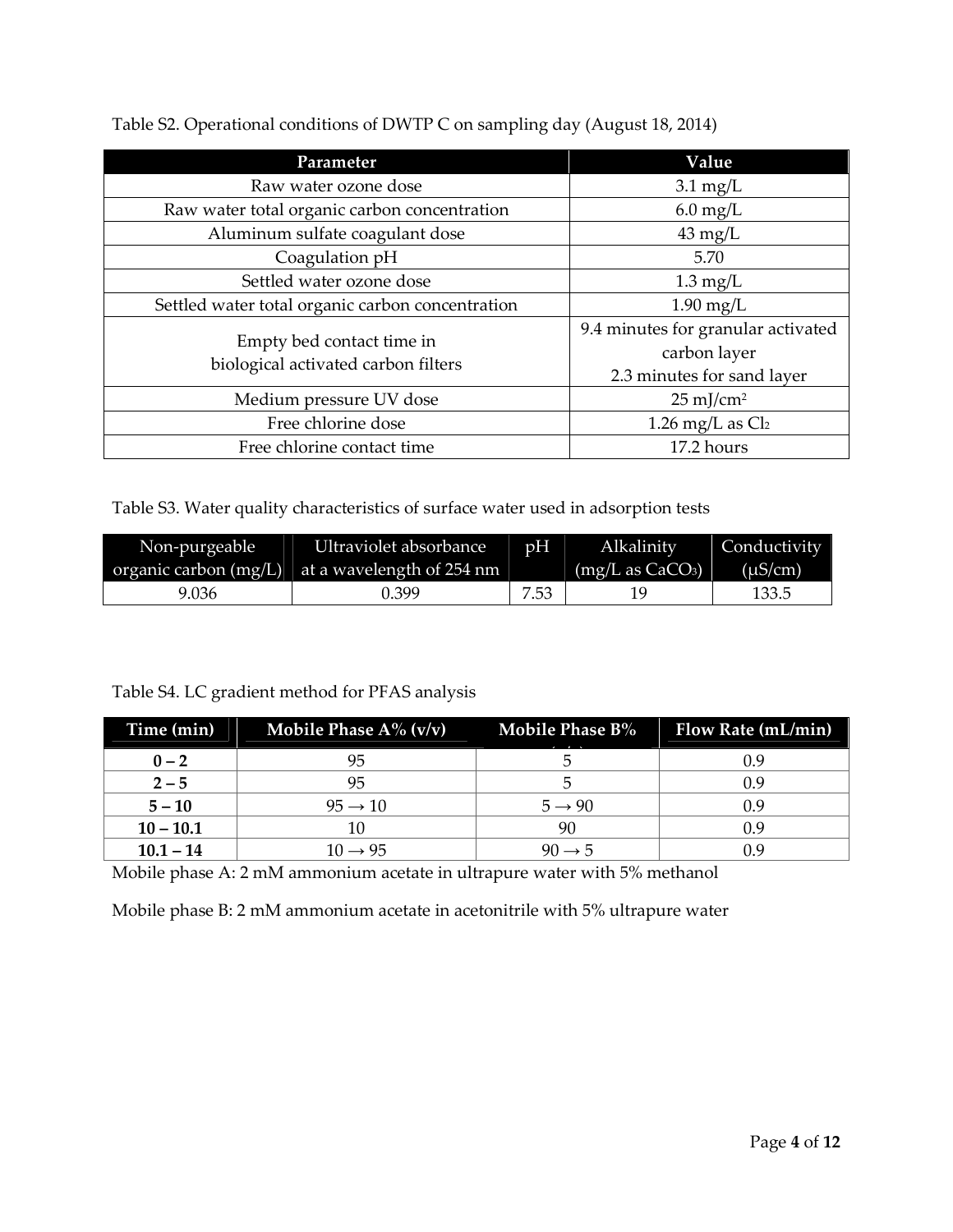Table S5. MS transitions for PFAS Analysis

|                               | Compound                                                                            | MS/MS                     | Internal       |
|-------------------------------|-------------------------------------------------------------------------------------|---------------------------|----------------|
|                               |                                                                                     | Transition                | standard       |
|                               | <b>PFBA</b>                                                                         | $212.8 \rightarrow 168.8$ | 13C4-PFBA      |
|                               | PFPeA                                                                               | $262.9 \rightarrow 218.8$ | 13C2-PFHxA     |
| Legacy PFASs<br><b>PFECAs</b> | PFHxA                                                                               | $313.6 \rightarrow 268.8$ | 13C2-PFHxA     |
|                               | PFHpA                                                                               | $362.9 \rightarrow 318.8$ | 13C4-PFOA      |
|                               | <b>PFOA</b>                                                                         | $413.0 \rightarrow 368.8$ | 13C4-PFOA      |
|                               | <b>PFNA</b>                                                                         | $463.0 \rightarrow 418.8$ | 13C4-PFOA      |
|                               | <b>PFDA</b>                                                                         | $513.1 \rightarrow 68.8$  | 13C2-PFDA      |
|                               | <b>PFBS</b>                                                                         | $299.1 \rightarrow 98.8$  | 18O2-PFHxS     |
|                               | PFHxS                                                                               | $399.1 \rightarrow 98.8$  | 18O2-PFHxS     |
|                               | <b>PFOS</b>                                                                         | $498.9 \rightarrow 98.8$  | 13C4-PFOS      |
|                               | <b>PFMOAA</b>                                                                       | $180.0 \rightarrow 85.0$  | N/A            |
|                               | PFMOPrA                                                                             | $229.1 \rightarrow 184.9$ | N/A            |
|                               | <b>PFMOBA</b>                                                                       | $279.0 \rightarrow 234.8$ | N/A            |
|                               | PFPrOPrA                                                                            | $329.0 \rightarrow 284.7$ | 13C2-PFHxA     |
|                               | PFO2HxA                                                                             | $245.1 \rightarrow 85.0$  | N/A            |
|                               | PFO3OA                                                                              | $311. \rightarrow 84.9$   | N/A            |
|                               | PFO4DA                                                                              | $377.1 \rightarrow 85.0$  | N/A            |
|                               | Perfluoro-n-[1,2,3,4- <sup>13</sup> C <sub>4</sub> ]butanoic acid<br>$(13C4-PFBA)$  | $217.0 \rightarrow 172$   |                |
| Internal standards            | Perfluoro-n-[1,2- <sup>13</sup> C <sub>2</sub> ] hexanoic acid<br>$(13C2-PFHxA)$    | $315.1 \rightarrow 269.8$ | Not applicable |
|                               | Perfluoro-n-[1,2,3,4-13C2]octanoic acid<br>$(13C4-PFOA)$                            | $417.0 \rightarrow 372.0$ |                |
|                               | Perfluoro-n-[1,2- <sup>13</sup> C <sub>2</sub> ] decanoic acid<br>$(13C2-PFDA)$     | $515.1 \rightarrow 469.8$ |                |
|                               | Sodium perfluoro-1-<br>hexane[ <sup>18</sup> O <sub>2</sub> ]sulfonate (18O2-PFHxS) | $403.1 \rightarrow 83.8$  |                |
|                               | Sodium perfluoro-1-[1,2,3,4-13C <sub>4</sub> ]octane<br>sulfonate (13C4-PFOS)       | $502.9 \rightarrow 79.9$  |                |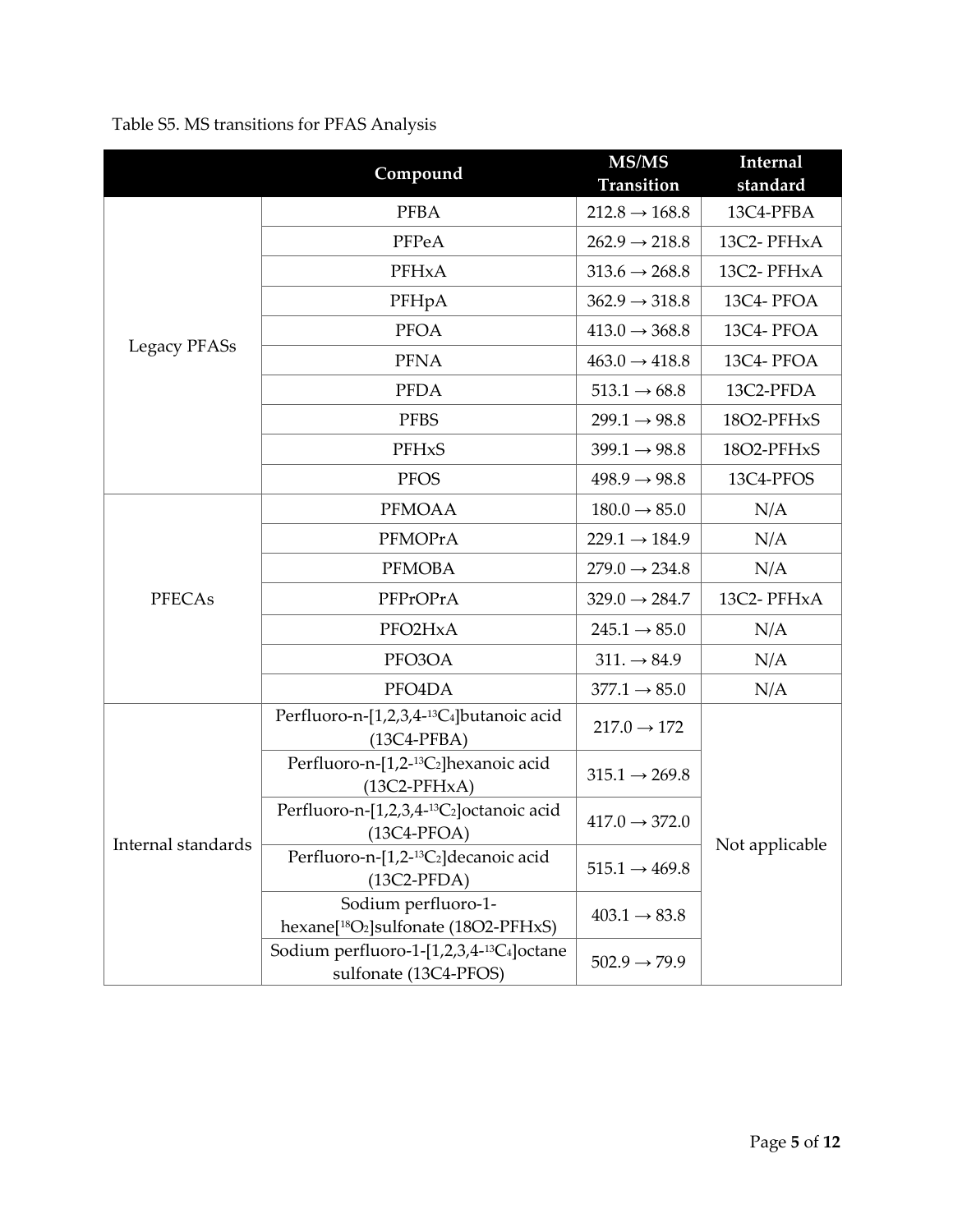|                  | <b>Community A</b> |                  |        |      |        | <b>Community B</b> |                  |        | Community C |        |        |        |
|------------------|--------------------|------------------|--------|------|--------|--------------------|------------------|--------|-------------|--------|--------|--------|
|                  | max                | min              | median | mean | max    | min                | median           | mean   | max         | min    | median | mean   |
| <b>PFBA</b>      | 99                 | <10              | 26     | 33   | 38     | <10                | 12               | 12     | 104         | <10    | 12     | 22     |
| <b>PFPeA</b>     | 191                | 14               | 44     | 62   | 38     | <10                | 19               | 19     | 116         | <10    | 30     | 36     |
| <b>PFHxA</b>     | 318                | <10              | 48     | 78   | 42     | <10                | <10              | 11     | 24          | <10    | <10    | <10    |
| PFHpA            | 324                | <10              | 39     | 67   | 85     | <10                | <10              | 11     | 24          | <10    | <10    | <10    |
| <b>PFOA</b>      | 137                | <10              | 34     | 46   | 32     | <10                | <10              | <10    | 17          | <10    | <10    | <10    |
| <b>PFNA</b>      | 38                 | <10              | <10    | <10  | <10    | <10                | <10              | <10    | <10         | <10    | <10    | <10    |
| <b>PFDA</b>      | 35                 | $<$ 25           | $<$ 25 | <25  | $<$ 25 | $<$ 25             | $<$ 25           | $<$ 25 | $<$ 25      | $<$ 25 | <25    | $<$ 25 |
| <b>PFBS</b>      | 80                 | <10              | <10    | <10  | 11     | <10                | <10              | <10    | <10         | <10    | <10    | <10    |
| <b>PFHxS</b>     | 193                | <10              | 10     | 14   | 14     | <10                | <10              | <10    | 14          | <10    | <10    | <10    |
| <b>PFOS</b>      | 346                | <25              | 29     | 44   | 43     | <25                | $<$ 25           | $<$ 25 | 40          | $<$ 25 | <25    | $<$ 25 |
| PFPrOPrA         | <10                | <10              | <10    | <10  | 10     | <10                | <10              | <10    | 4560        | 55     | 304    | 631    |
| <b>PFOA+PFOS</b> | 447                | $\boldsymbol{0}$ | 64     | 90   | 59     | $\boldsymbol{0}$   | $\boldsymbol{0}$ | 9      | 55          | <10    | <10    | <10    |
| $\Sigma$ PFASs** | 1502               | 18               | 212    | 355  | 189    | $\boldsymbol{0}$   | 47               | 62     | 4696        | 55     | 345    | 710    |

Table S6. Maximum, minimum, mean and median concentrations (ng/L) of PFASs at three drinking water intakes. \*

\* Concentrations less than quantitation limits were considered as zero to calculate means and ∑ PFASs.

\*\* Other PFECAs were present in water samples from community C but could not be quantified and were therefore not included in ∑ PFASs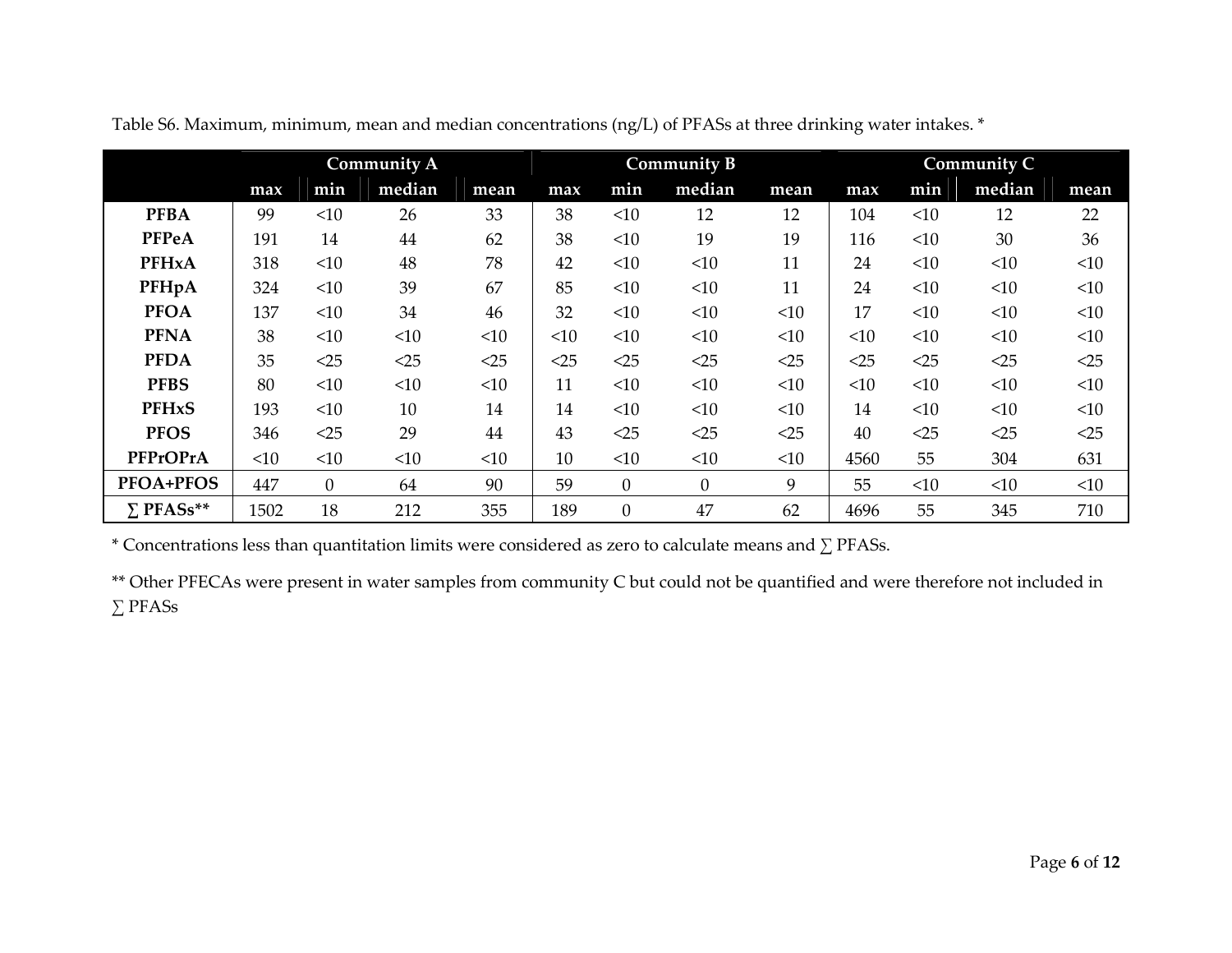

Figure S1. Molecular structures of PFECAs evaluated in this study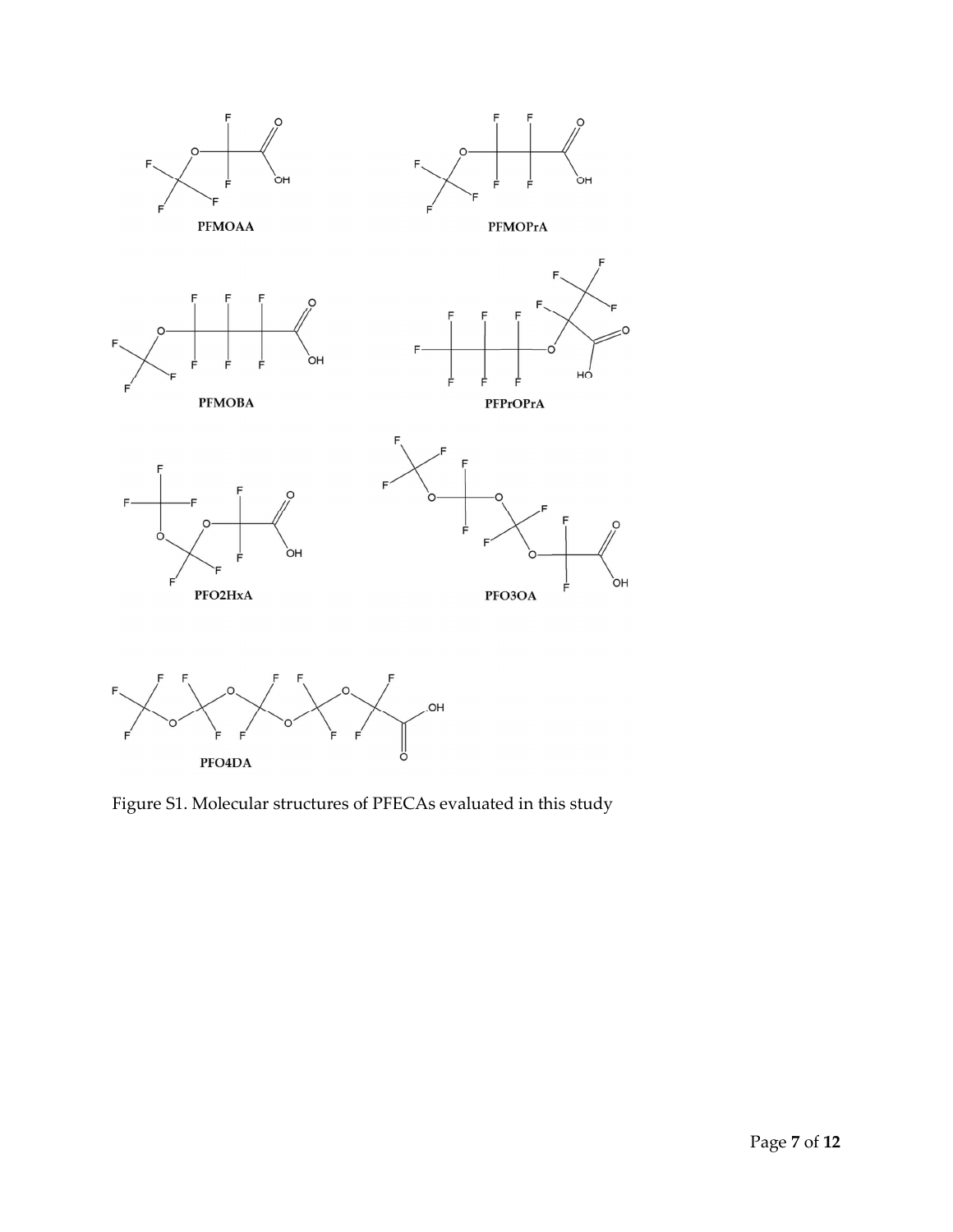

Figure S2. Sampling sites in the Cape Fear River watershed, North Carolina. The scale is for the Cape Fear River watershed map.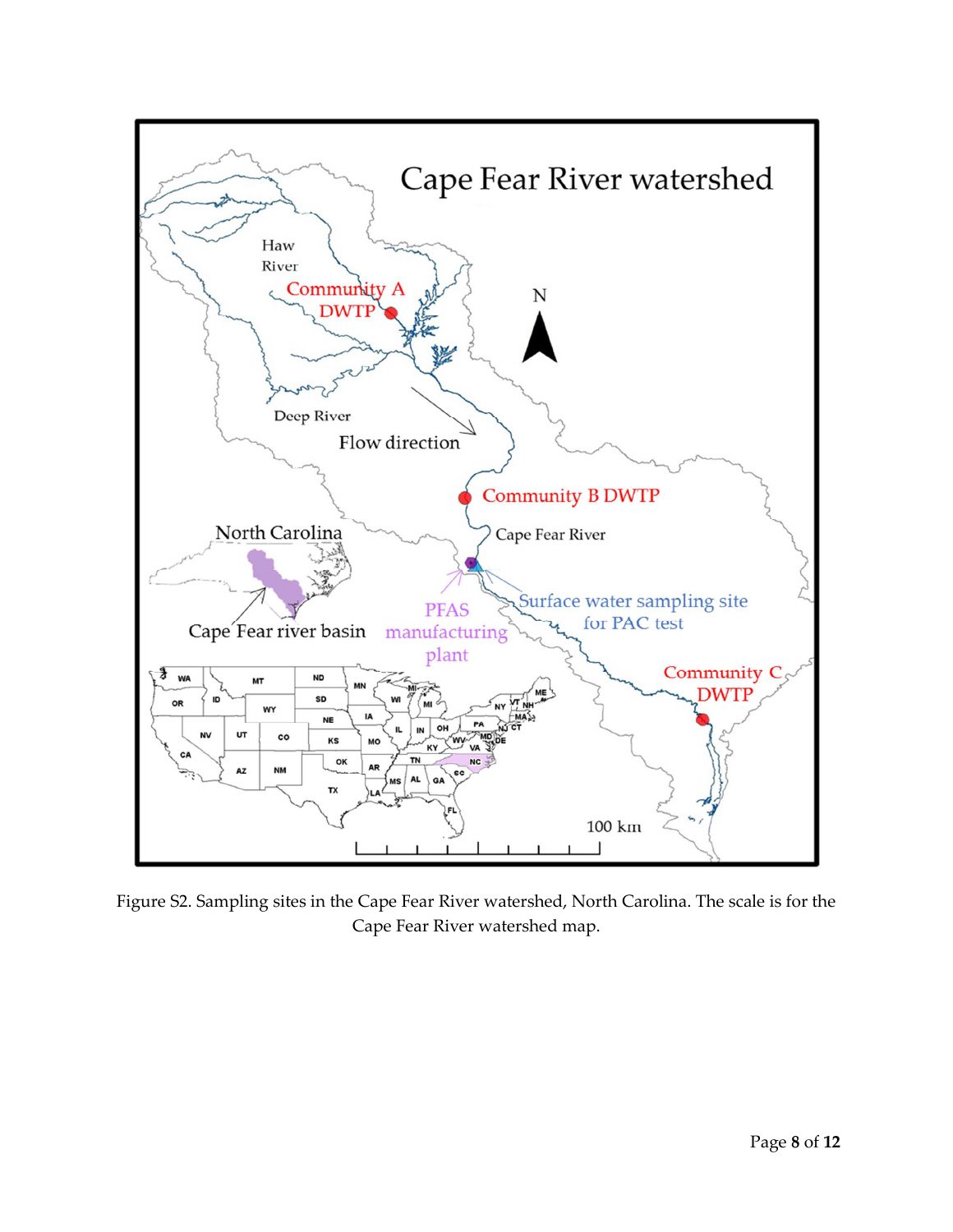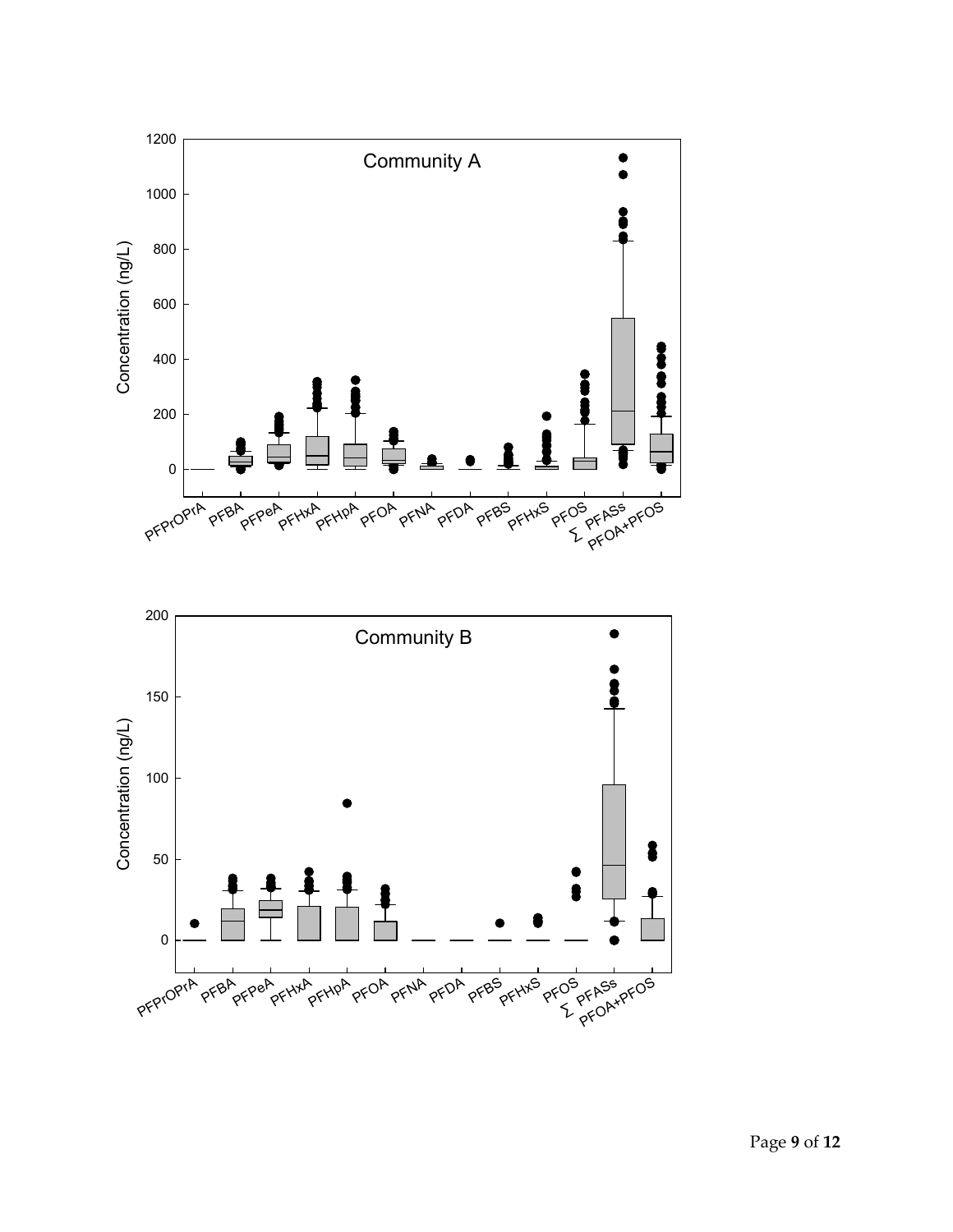

Figure S3. PFAS concentration distributions in the CFR watershed at three drinking water intakes. Concentrations less than quantitation limits were considered as zero. Upper and lower edges of a box represent the 75<sup>th</sup> and 25<sup>th</sup> percentile, respectively; the middle line represents the median; upper and lower bars represent the 90<sup>th</sup> and 10<sup>th</sup> percentile, respectively; and dots represent outliers (>90<sup>th</sup> or <10<sup>th</sup> percentile).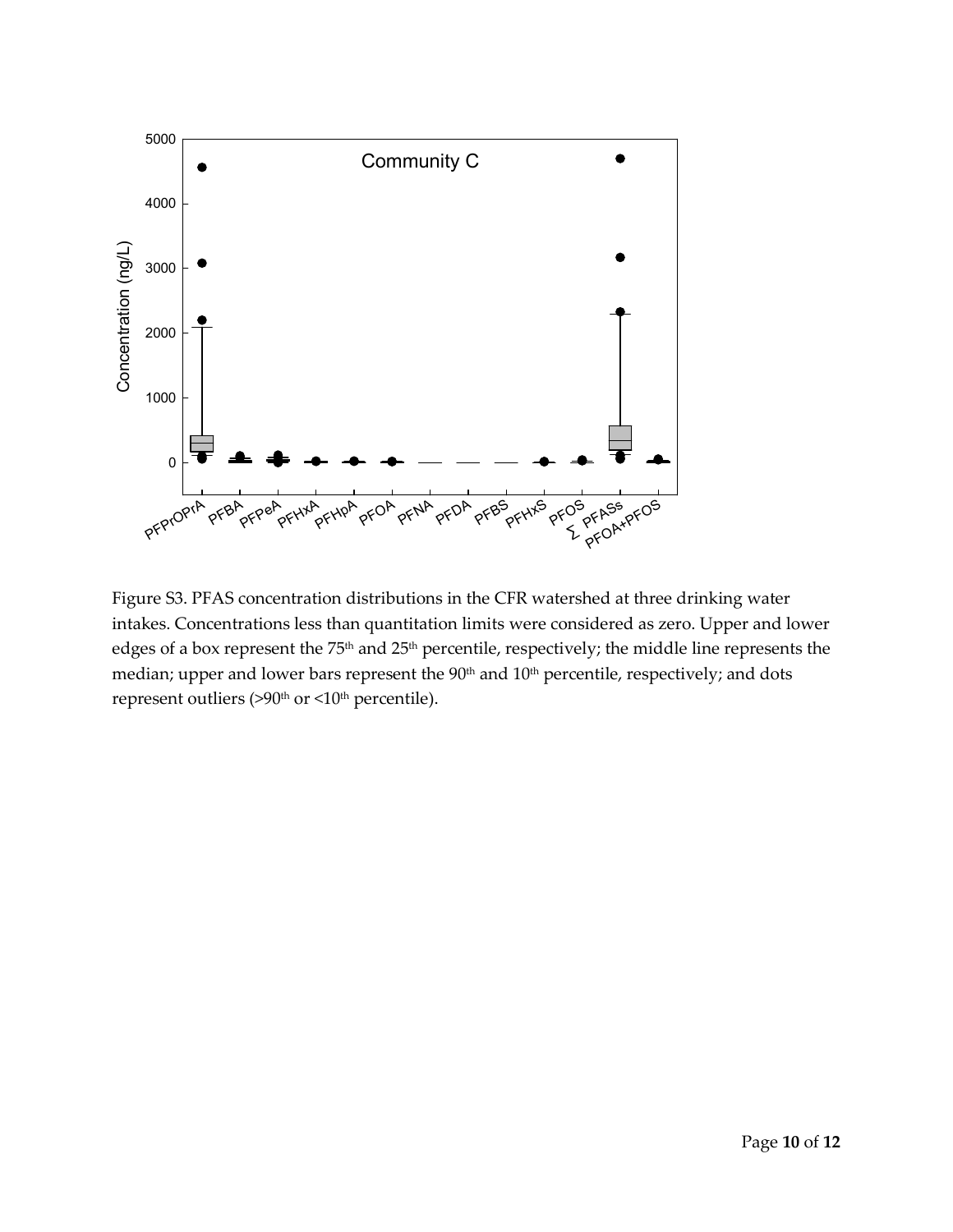

Figure S4. Total PFAS concentrations in the source water and stream flow at the three studied DWTPs. Stream flow data were acquired from US Geological Survey stream gage records